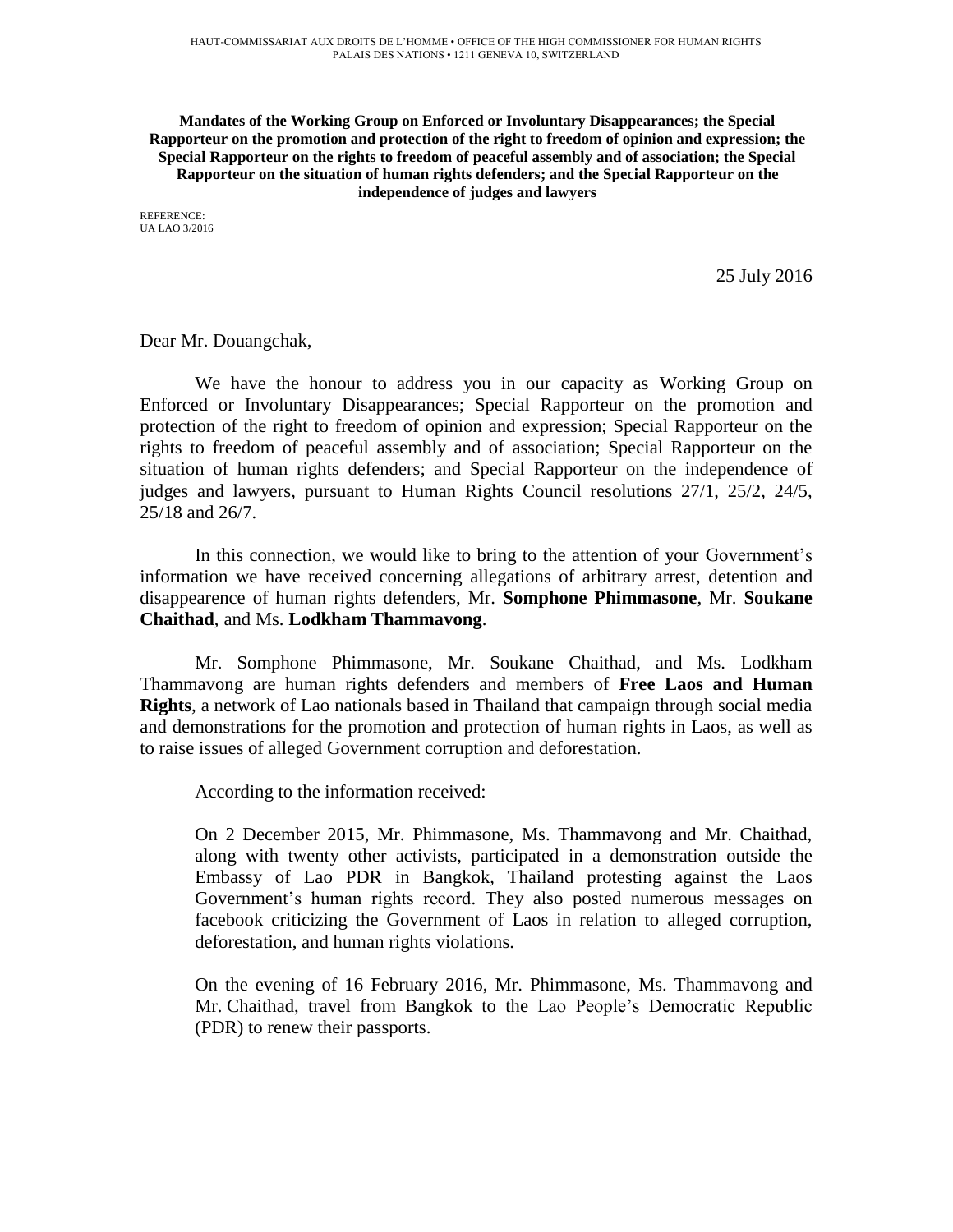On 5 March 2016, at approximately 5 p.m., Mr. Phimmasone and Ms. Thammavong were allegedly arrested at the latter's home in Ban Vang Tay Village, Nongbok district, in Khammuane Province (Lao PDR), by five uniformed police officers from the local police station. The police officers reportedly told the family members of Mr. Pimmasone and Ms. Thammavong that they had been arrested for possession of drugs and had been transferred to Khamkhikai jail. In early May 2016, information received by relatives indicated that the two human rights defenders had been arrested for political campaigning and were allegedly detained in an unknown location in Vientiane.

On 22 March 2016, at approximately 3 p.m., Mr. Chaitad had an appointment to renew his passport at an office of the Ministry of Public Security in Savannakhet city, Savannakhet Province. A friend accompanying Mr. Chaitad briefly left the office and when he returned, he was told by a police officer that Mr. Chaitad had since left. According to the information received, a group of unidentified men took Mr. Chaitad away in a van.

In May 2016, the family of Mr. Chaitad was informed that he had been transferred to an unknown location in Vientiane. On 2 May 2016, the family filed a complaint at the police headquarters in Xayphouthong District, Savannakhet Province, and at the Ministry of Public Security's head office in Savannakhet Province.

On 25 May 2016, the Ministry of Public Security announced on a State television channel that "special police forces have suppressed a group of bad people who have campaigned to criticize the direction of the State and Communist Party through Facebook." During the announcement, Mr. Phimmasone, Ms. Thammavong and Mr. Chaitad were shown sitting on chairs in prison uniforms with government officials standing behind them. Mr. Phimmasone, Ms. Thammavong and Mr. Chaitad appeared to be apologizing for being traitors to the Communist Party, the Government and Lao people and for having protested against the country's policies. In the broadcast, the spokesperson of the Ministry also stated that anyone who took part in similar actions criticizing the Government's policies would be arrested and prosecuted.

To this date, Mr. Phimmasone, Ms. Thammavong and Mr. Chaitad have not been formally charged of any crime, nor have they had access to a lawyer or their families. Their whereabouts also remain unknown.

Concern is expressed at the alleged arbitrary arrest, detention and disappearence of Mr. Phimmasone, Ms. Thammavong and Mr. Chaitad, which appear to be in retaliation for their peaceful and legitimate human rights work and exercise of their rights to freedom of expression and freedom of peaceful assembly. Concern is further expressed that Mr. Phimmasone, Ms. Thammavong and Mr. Chaitad have not been able to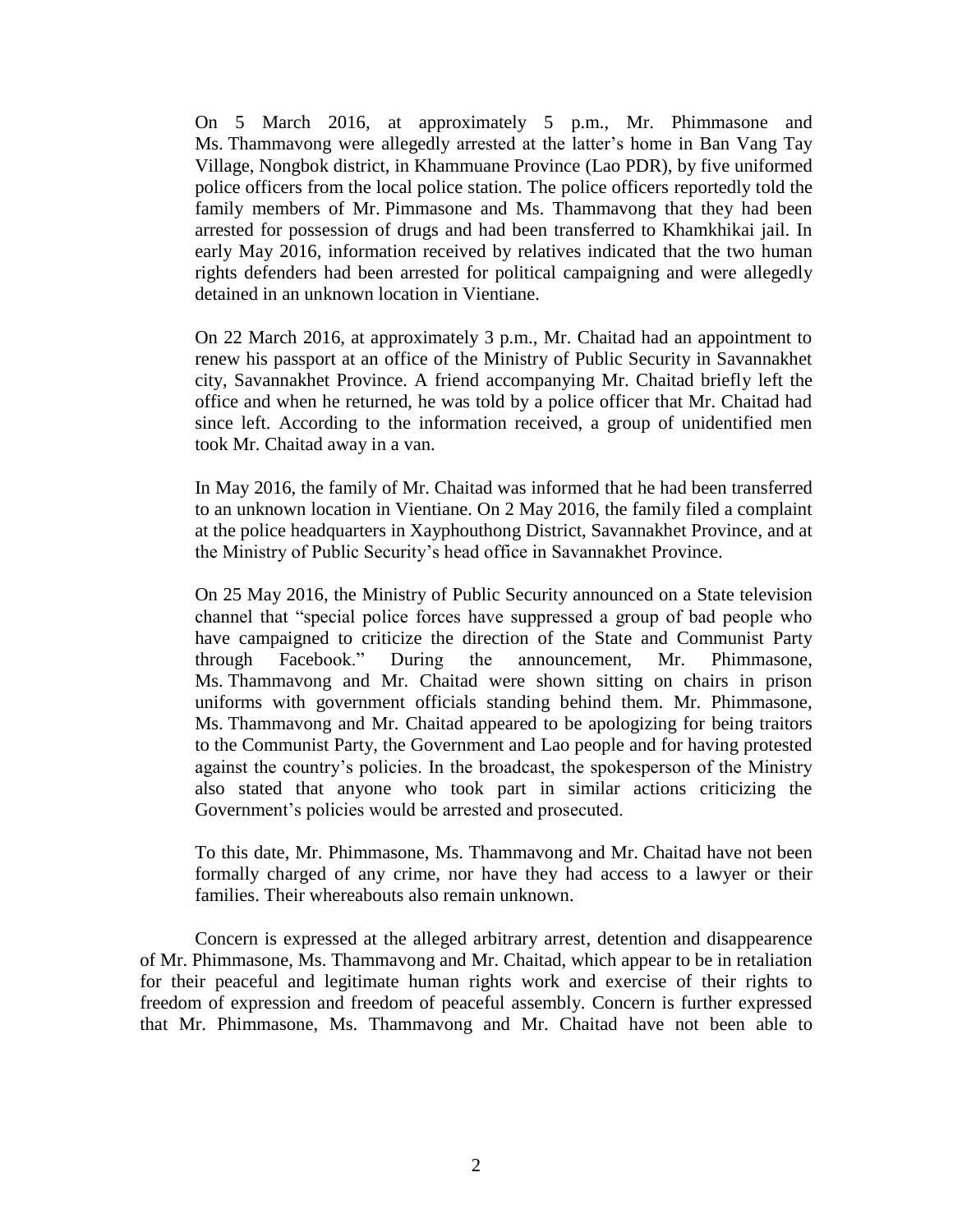challenge the lawfulness of their detention, have not been formally charged with any crime, and have not had access to a lawyer or their families.

We express our concern about authorities resorting to the criminalization of the rights to freedom of expression, association and peaceful assembly, notably as it may deter other individuals from exercising their human rights and fundamental freedoms. We call on the Government to respect and guarantee those rights and ensure a safe and enabling environment for human rights defenders to carry out their activities without fear of persecution.

While we do not wish to prejudge the accuracy of the allegations described above, we would like to draw the attention of your Government to the relevant international norms and standards that are applicable to the issues brought forth by the situation described above.

We would like to refer your Government to articles 9, 14, 19, 21 and 22 of the International Covenant on Civil and Political Rights (ICCPR), ratified by Laos (PDR) on 25 September 2009, which guarantee that no one shall be subjected to arbitrary arrest or detention; the right to a fair hearing before a competent, independent and impartial tribunal established by law, which includes the right to have access to counsel and to be presumed innocent until proven guilty; the right to freedom of opinion and expression and the right to freedom of association and peaceful assembly. The right to have access to a lawyer is also enshrined in the UN Basic Principles on the Role of Lawyers (see in particular Principles 1, 2, 5, 7 and 8).

We would also like to bring to your attention the principle enunciated in Human Rights Council resolution 12/16, which calls on States, to refrain from imposing restrictions which are not consistent with artcile 19.3 of ICCPR, including on (i) discussion of government policies and political debate; reporting on human rights, government activities and corruption in government; engaging in election campaigns, peaceful demonstrations or political activities, including for peace or democracy; and expression of opinion and dissent, religion or belief, including by persons belonging to minorities or vulnerable groups.

We also wish to refer to the fundamental principles set forth in the Declaration on the Right and Responsibility of Individuals, Groups and Organs of Society to Promote and Protect Universally Recognized Human Rights and Fundamental Freedoms, also known as the UN Declaration on Human Rights Defenders. In particular, we would like to refer to articles 1, 2, 5,6, and 12 of the Declaration which state that everyone has the right to promote and to strive for the protection and realization of human rights and fundamental freedoms at the national and international levels and that States have a prime responsibility and duty to protect, promote and implement all human rights and fundamental freedoms.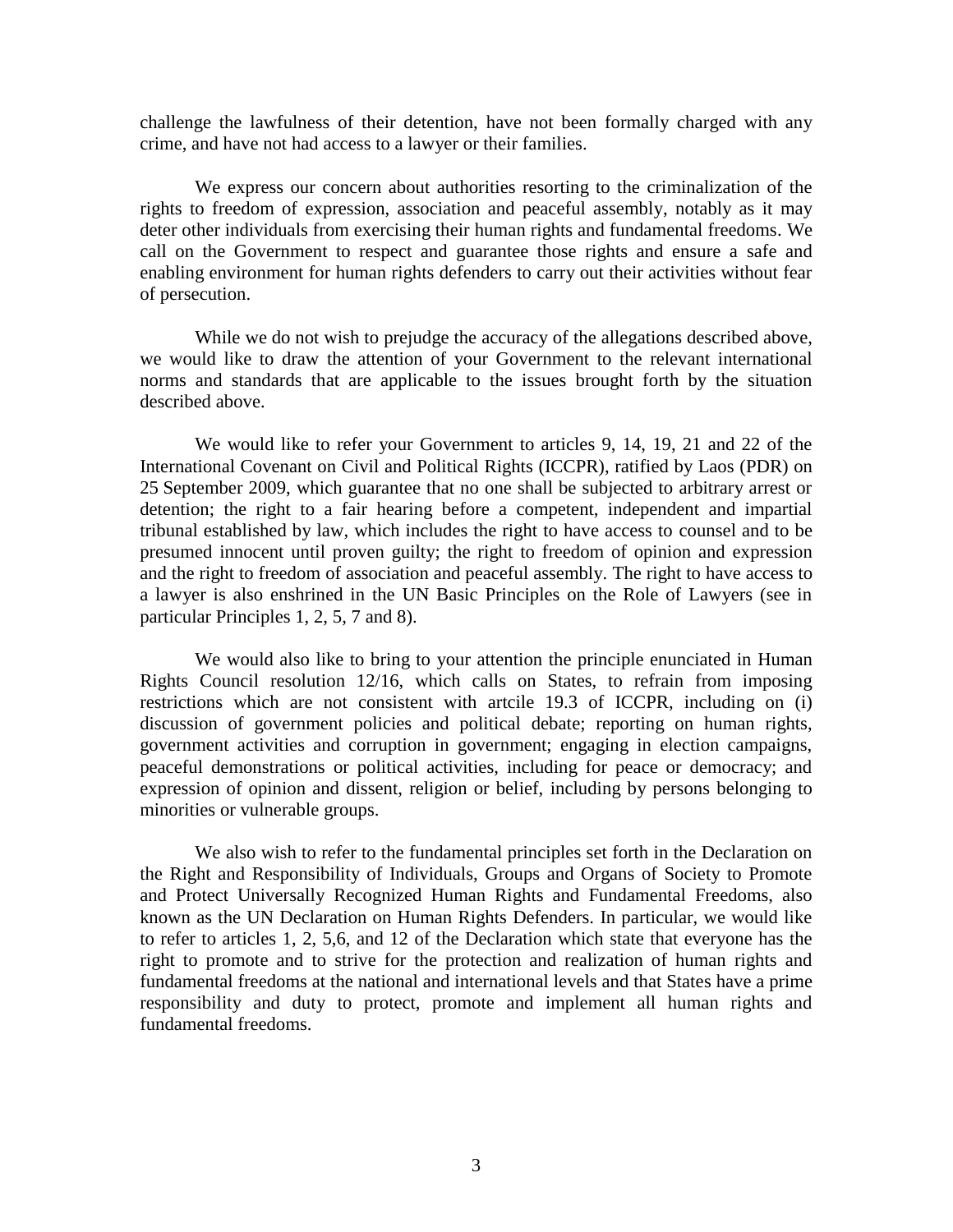We are further drawing your Government's attention to the United Nations Declaration on the Protection of All Persons from Enforced Disappearances which establishes that no State shall practice, permit or tolerate enforced disappearances (art.2). The Declaration also proclaims that no circumstances whatsoever, whether a threat of war, a state of war, internal political instability or any other public emergency, may be invoked to justify enforced disappearances (art.7).

We wish to recall that, according to the Declaration, any person deprived of liberty shall be held in an officially recognized place of detention and, in conformity with national law, be brought before a judicial authority promptly after detention (art.19). Accurate information on the detention of such persons and their place or places of detention, including transfers, shall be made promptly available to their family members, their counsel or to any other persons having a legitimate interest in the information unless a wish to the contrary has been manifested by the persons concerned (art.10).

The full texts of the human rights instruments and standards recalled above are available on [www.ohchr.org](http://www.ohchr.org/) or can be provided upon request.

In view of the urgency of the matter, we would appreciate a response on the initial steps taken by your Government to safeguard the rights of the above-mentioned persons in compliance with international instruments.

As it is our responsibility, under the mandates provided to us by the Human Rights Council, to seek to clarify all cases brought to our attention, we would be grateful for your observations on the following matters:

1. Please provide any additional information and/or any comment(s) you may have on the above-mentioned allegations.

2. Please provide information concerning the legal grounds for the arrest and detention of Mr. Phimmasone, Ms. Thammavong and Mr. Chaitad and explain how these measures are compatible with relevant international human rights norms and standards.

3. Please provide clear information on the location where Mr. Phimmasone, Ms. Thammavong and Mr. Chaitad are currently detained. Is this location an official detention centre? Please explain why their families have not been informed of their whereabouts and able to visit them.

4. Please provide detailed information on the measures taken to ensure that Mr. Phimmasone, Ms. Thammavong and Mr. Chaitad have effective access to a legal counsel of their choice. If no measures have been taken, please explain why.

5. Please explain why the Ministry of Public Security aired the televised accusations of the three human rights defenders, in contravention of the fundamental